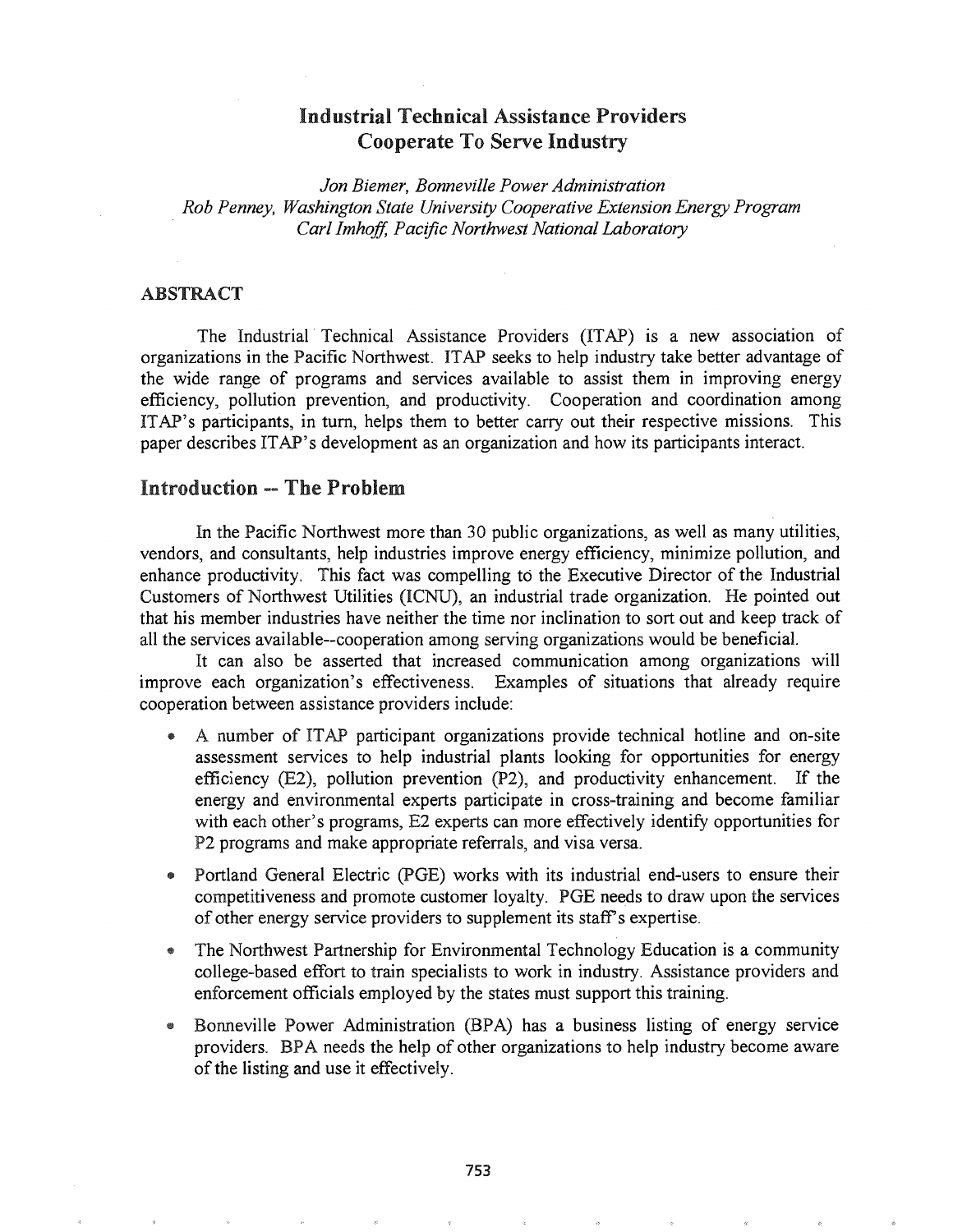These insights led a core group of service providers to assert that industrial plants are missing opportunities that could significantly improve their competitive position. This also implies that organizations with a public purpose mission are not being as successful as they could be, and that private service providers could be getting more business.

### Methodology -- Building an Organization

In the fall of 1997, a number of industrial service providers began considering if and how they might work better together. The group consisted of representatives from The group consisted of representatives from Washington State University (WSU), Oregon State University (OSU), BPA, and ICNU. In January 1998, they convened a "roundtable" to explore cooperation among industrial service providers.

The resources for the convening effort derived from work that was already budgeted or funded within each organization. OSU and WSU had received funding from the U.S. Department of Energy to promote state, regional, and national industrial assistance programs within their states. BPA's facilitation efforts were budgeted as part of a commitment to promote energy market transformation in the Northwest.

The core group identified about 20 respected professionals who could represent energy, environmental, and economic development organizations. Invitations were crafted describing the problem (described above) and who was invited. Each invitee was personally contacted. The initial roundtable was limited to public service providers from Washington and Oregon in order to limit the group size and ensure plenty of interactions. This approach proved successful; seventeen of the twenty people invited came or sent representatives. An organizational development specialist facifitated the discussion. Other than a free box lunch, each organization represented paid its own way.

Subsequent roundtables were convened in April, July, and September of 1998 to explore opportunities for cooperation and move toward a defined organization. Additional organizations were invited to participate at each roundtable. Care was taken to brief them ahead of time.

July 15, 1998, was the date set to come together as an organization--to "crystallize." A long dialog explored the diverse concerns of the group: industrial competitiveness, energy efficiency, pollution prevention, education, economic development, geographic considerations, profit, and public purpose agendas. Eventually the group chose a surprisingly simple statement as a mission:

### *We cooperate to promote sustainable industrial competitivenessfor the Northwest.*

Thus, participants agreed to "cooperate"--a defining aspect of the group. They focused on "industrial competitiveness" because that is what motivates industries. The public purpose orientation was reflected in the terms "sustainable" and "for the Northwest." The group chose the name "Industrial Technical Assistance Providers" (ITAP). The acronym implies that "I" can "TAP" into a breadth and depth of expertise and services that participating organizations collectively offer.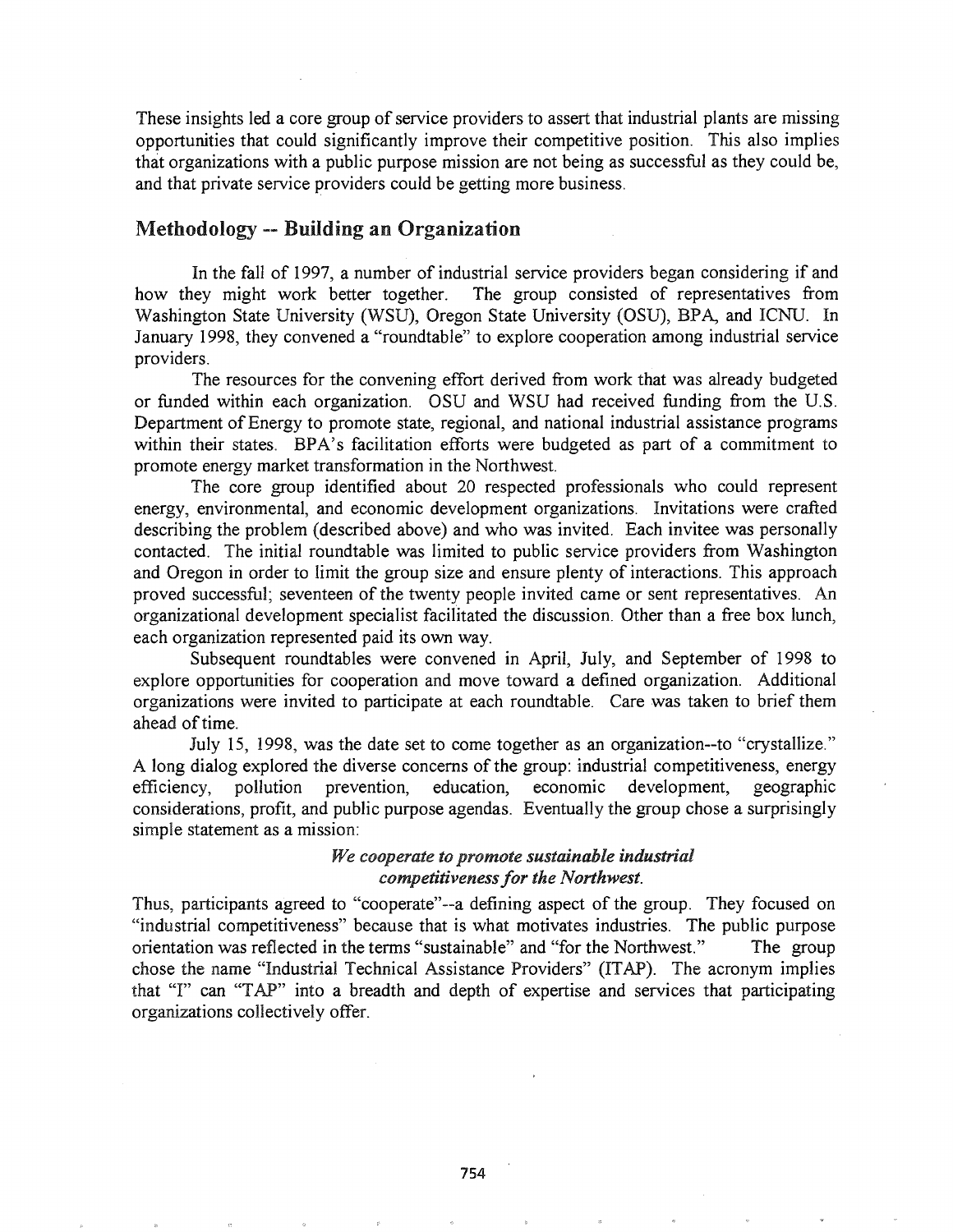### Results

ITAP is a relatively new organization, still developing working relationships between participants. An executive committee governs ITAP, meeting monthly via conference call. ITAP has no dues. The only requirement for inclusion in the resource directory is endorsement of the mission, and participation in ITAP activities.

#### Participation

As shown in Table 1, about two dozen organizations participate in ITAP. Most of organizations serve industry directly. Some ITAP participants serve industry these organizations serve industry directly. exclusively, like the Washington Technology Center. For others, such as the WSU Energy Program, industry is part of a more diverse market.

#### Table 1. Active ITAP Participants\*

| Bonneville Power Administration                | City of Portland Energy Office              |
|------------------------------------------------|---------------------------------------------|
| (BPA)                                          | (PEO)                                       |
| Eugene Water & Electric Board                  | Industrial Customers of Northwest Utilities |
| (EWEB)                                         | (ICNU)                                      |
| Northwest Energy Efficiency Alliance           | NW Partnership for Environmental            |
| (NEEA)                                         | Technology Education (NWPETE)               |
| Northwest Pulp & Paper Association             | Oregon Office of Energy                     |
| (NPPA)                                         | OOE)                                        |
| Oregon Department of Environmental             | Oregon Manufacturing Extension              |
| Quality (ODEQ)                                 | Partnership (OMEP)                          |
| Oregon State University                        | Pacific Northwest National Laboratory       |
| (OSU)                                          | (PNNL)                                      |
| Pacific Northwest Pollution Prevention         | Portland General Electric                   |
| <b>Resource Center (NWPPRC)</b>                | (PGE)                                       |
| Tacoma Public Utilities                        | U.S. DOE's Regional Resource Center for     |
| (TPU)                                          | Innovation (RRCI)                           |
| U.S. Department of Energy (DOE)                | U.S. Environmental Protection Agency        |
| Seattle Regional Support Office                | (EPA) Region 10                             |
| Washington Department of Ecology               | Washington Manufacturing Services           |
| (WDOE)                                         | (WMS)                                       |
| <b>Washington State University Cooperative</b> | The Washington Technology Center            |
| Extension Energy Program (WSU)                 | (WTC)                                       |

\*Some of these organizations have not yet met the membership requirement of attending two meetings, but did actively participate in formation of ITAP.

Individual ITAP participants have established their own clientele and expertise. Table 2 shows examples of the services that ITAP collectively offers.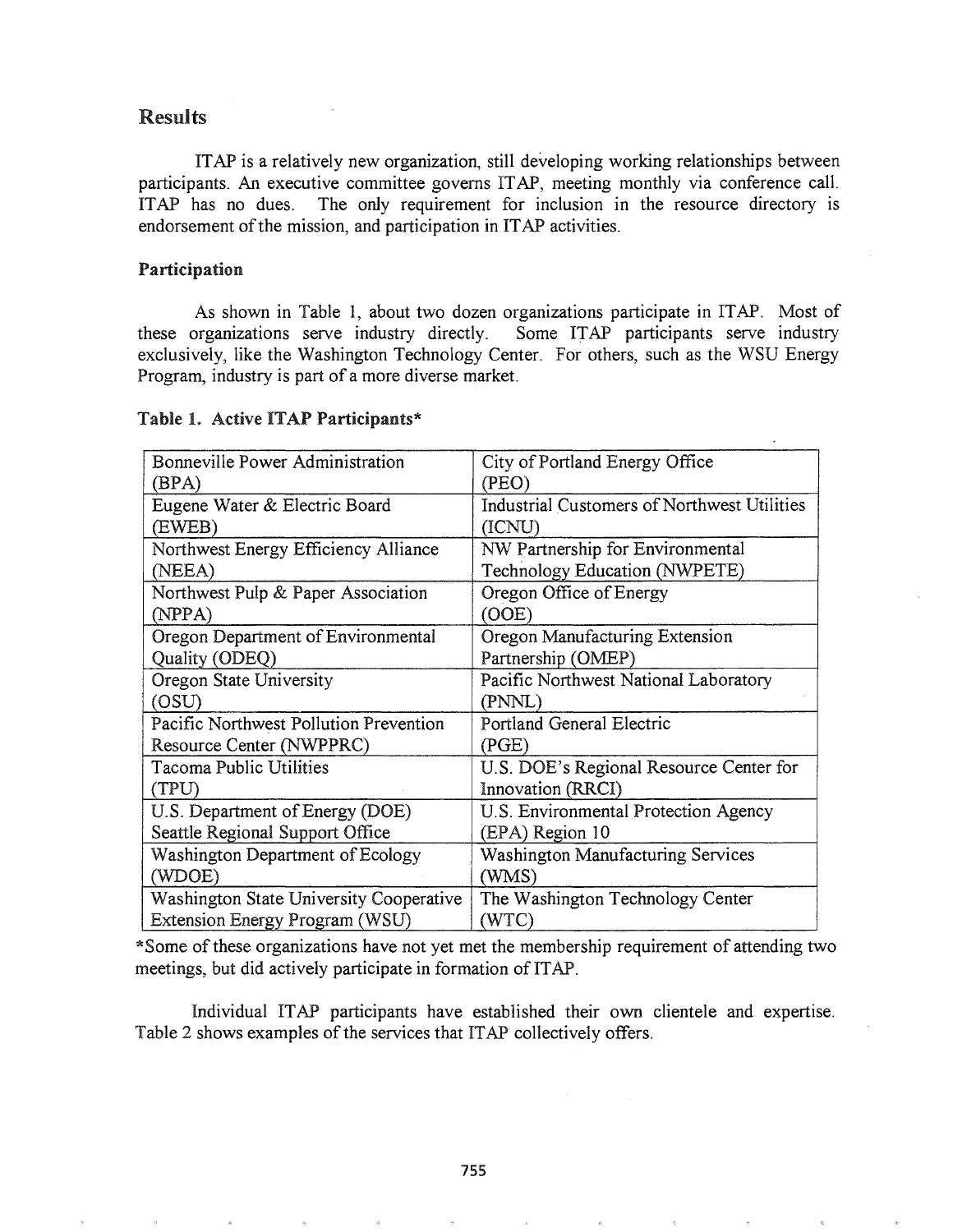### Table 2. Partial List of Services Offered by ITAP Participants

| <b>Pollution prevention technical</b> | Assistance in adopting modern                                                                                                                                                      |
|---------------------------------------|------------------------------------------------------------------------------------------------------------------------------------------------------------------------------------|
| assistance                            | technologies and business practices                                                                                                                                                |
| NWPPRC, ODEQ, WDOE, PEO               | OMEP, WMS, PNNL                                                                                                                                                                    |
| <b>Energy loans</b><br><b>OOE</b>     | Access to federal programs (e.g., NICE <sup>3</sup> ,<br>Inventions and Innovations, Industries of<br>the Future, Energy Star, Climate Wise)<br>PNNL, PEO, WSU, OSU, OOE, DOE, EPA |
| Access to state grants<br>WTC, ODEQ   | Access to state university researchers and<br>facilities<br>WSU, OSU, WTC                                                                                                          |
| <b>Business Energy Tax Credit</b>     | Conduct research, develop tools and                                                                                                                                                |
| information                           | provide training for industrial clients                                                                                                                                            |
| OOE, ODEQ                             | WSU, OSU, PNNL, PEO                                                                                                                                                                |
| Licensing for manufacture of existing | Access to government-owned facilities for                                                                                                                                          |
| and new technologies                  | proprietary R&D                                                                                                                                                                    |
| PNNL                                  | PNNL                                                                                                                                                                               |
| Staff exchanges                       | Environmental workforce development                                                                                                                                                |
| <b>PNNL</b>                           | in community and technical colleges<br><b>NWPETE</b>                                                                                                                               |
| Awards for sustainable industrial     | A web-page listing of Northwest energy                                                                                                                                             |
| practices                             | <b>businesses</b>                                                                                                                                                                  |
| PEO, PGE, ODEQ, WDOE                  | <b>RPA</b>                                                                                                                                                                         |
| A hotline for questions regarding     | <b>Technical and market information for</b>                                                                                                                                        |
| industrial technologies               | service providers                                                                                                                                                                  |
| WSU                                   | NWPPRC, BPA, WSU, PNNL, EPA                                                                                                                                                        |

One image used to describe ITAP is the spider web. You can enter it at any point, through any of its participants or the central referral phone number. That's why it has been important to develop tools for cooperation.

### **Tools for Cooperation**

A priority during ITAP's first year has been to develop the following tools for cooperation:

@ Listserv: ITAP operates a Iistserv that is open to all interested parties. It allows blanket inquiries and announcements to other ITAP participants. Typically, these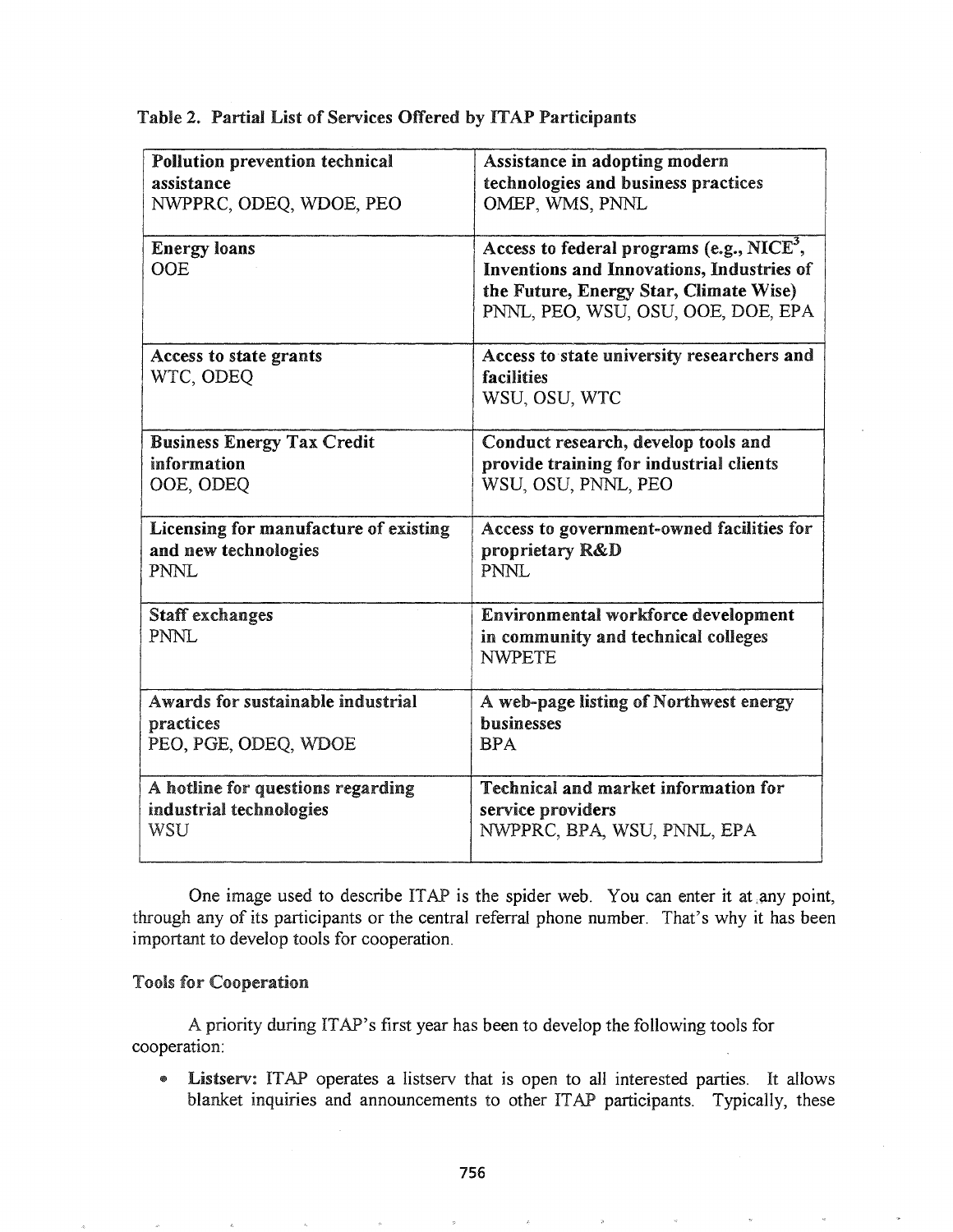communications result in follow-up calls or personal e-mail exchanges. A second listserv is available only to the six members of the ITAP Executive Committee.

- Resource Directory: ITAP is developing a resource directory that describes the services and experience of participant organizations.
- Website: The resource directory and other information about ITAP will be placed on a website: www.omep.org/itap
- Referral Hotline: ITAP has a referral telephone number (800) 872-3568. This is the number of the Energy Ideas Clearinghouse, a hotline funded by the Northwest Energy Efficiency Alliance. This allows ITAP participants and industry easy access to the ITAP network, along with Clearinghouse services.

All of these tools are currently being developed and maintained using available funding and resources of the participants. ITAP will probably need its own source of funding in the future to maintain these services, and thus a grant will be pursued.

Meetings also promote cooperation. While participation at the first few roundtables was excellent, it has been increasingly difficult to inspire people to spend a day of their time to meet on a regular basis. ITAP is thus experimenting with short meetings in association with other regional events. Setting up video teleconferences is also being considered. The use of a bridge line, where all the callers pay their own phone bill, has worked well for the Executive Committee.

#### Cooperative Initiatives

ITAP is currently engaged in four cooperative initiatives.

- @ The Pollution Prevention Resource Center has taken the lead in developing better working relationships between pollution prevention  $(P2)$  and energy efficiency  $(E2)$ service providers. Activities have included two presentations by E2 professionals at P2 roundtables, and a jointly developed "mind map" showing the resources available to serve an industrial client. The Washington Department of Ecology has also hosted presentations by the WSU Energy Program to improve their staff's awareness of E2 issues and resources.
- BPA is facilitating a "collaborative dialog" to improve the business and service opportunities for the EPRI Motor System Resource Facility at OSU. ITAP participants will take part in a conference call to identify ideas for working together and to determine whether it is in their interest to visit the center to develop closer working relationships. .
- The Northwest Energy Efficiency Alliance and PNNL are hosting a meeting during which ITAP participants can share information about their current involvement in federal programs and regional initiatives, in order to avoid duplication and crosspurposes.
- ® Various IT participants have invested their resources in developing ITAP conference presentations and information tables. These activities increase awareness of ITAP in the professional community and provide a showcase for individual ITAP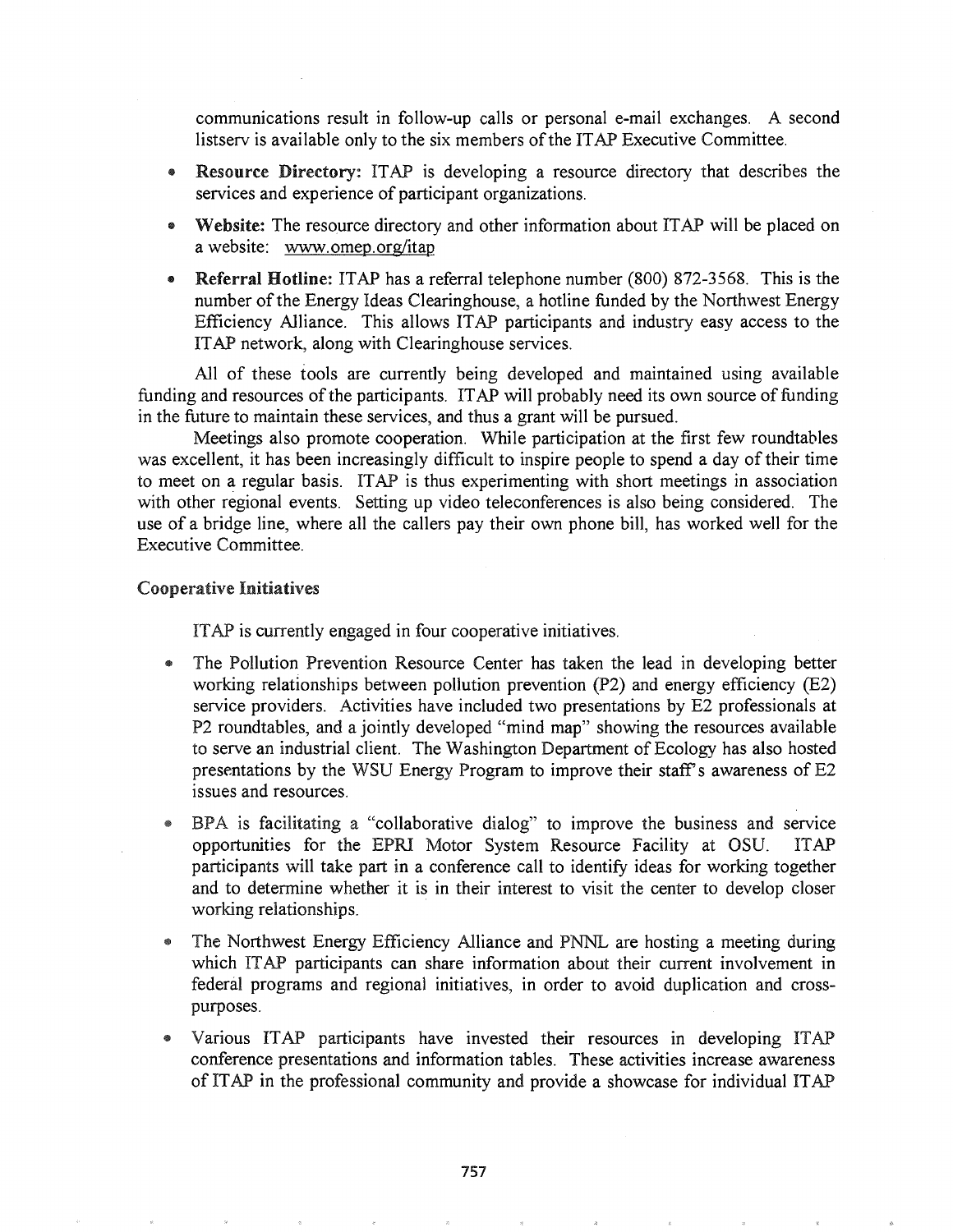participant capabilities. The cost of conference booths and hosting a conference social hour can be shared among ITAP participant organizations.

These initiatives suggest that the first value-added function of ITAP is to improve the effectiveness of its own participants. Thus far, ITAP, as an organization, has not served a specific industrial plant directly. The occasional person-to-person referrals mostly go unreported. To work effectively with industry, ITAP needs to develop a working relationship with private sector consultants, vendors, utilities, and energy service companies.

As noted above, participation in ITAP was initially limited to public sector organizations as a way to limit the number of people involved and to achieve some coherency. Many of these organizations were found to have similar missions and programs, and thus increased cooperation was a fairly natural step.

The public organizations that currently make up ITAP generally serve to increase industries' awareness of opportunities for improved energy efficiency, pollution prevention, and productivity. These organizations support and in some cases help finance the implementation of these opportunities. They do this through technical assistance hotlines; development of publications, websites, and software tools; commercialization assistance; loans and grants; research and demonstration. They can then, and regularly do, make referrals to equipment vendors, consultants, and other private sector organizations for design and implementation, regardless of participation status in ITAP.

The more effectively the public sector organizations can cooperate, the more projects will be initiated, thus creating more business for private sector organizations. As more private sector organizations become involved with ITAP, referrals to them will be more plentiful and appropriate. There have already been discussions of a campaign to actively solicit this increased participation. While not underestimating the numerous details to be worked out regarding a significant expansion of ITAP into the private sector, we are optimistic that there are sufficient benefits for all involved that initial concerns and future obstacles will be overcome.

### Conclusion

ITAP is a relatively new organization undergoing a discovery process. This is influenced by the leadership of the Executive Committee, the readiness of the participants to take the next step, and current events. Five iterative steps describe this evolutionary process.

- 1. Define who we are and why. ITAP took this step in choosing a mission statement. ITAP needed to revisit this step when private sector professionals challenged how ITAP presents itself.
- 2. Develop services for participants. The immediate benefit for many ITAP participants is learning how to cooperate with each other. The resource directory (soon to be a Web page) and the listserv address this need, as will the upcoming program information-sharing event hosted by PNNL and NEEA.
- 3. Improve ITAP participant efficiency and effectiveness. In simple terms, this amounts to exchanging information. In this vein ITAP has initiated dialogs associated with:  $(1)$ E2 and P2 service providers, (2) the EPRI Motor System Resource Facility, and (3) ITAP participants who are involved in federal and regional programs.